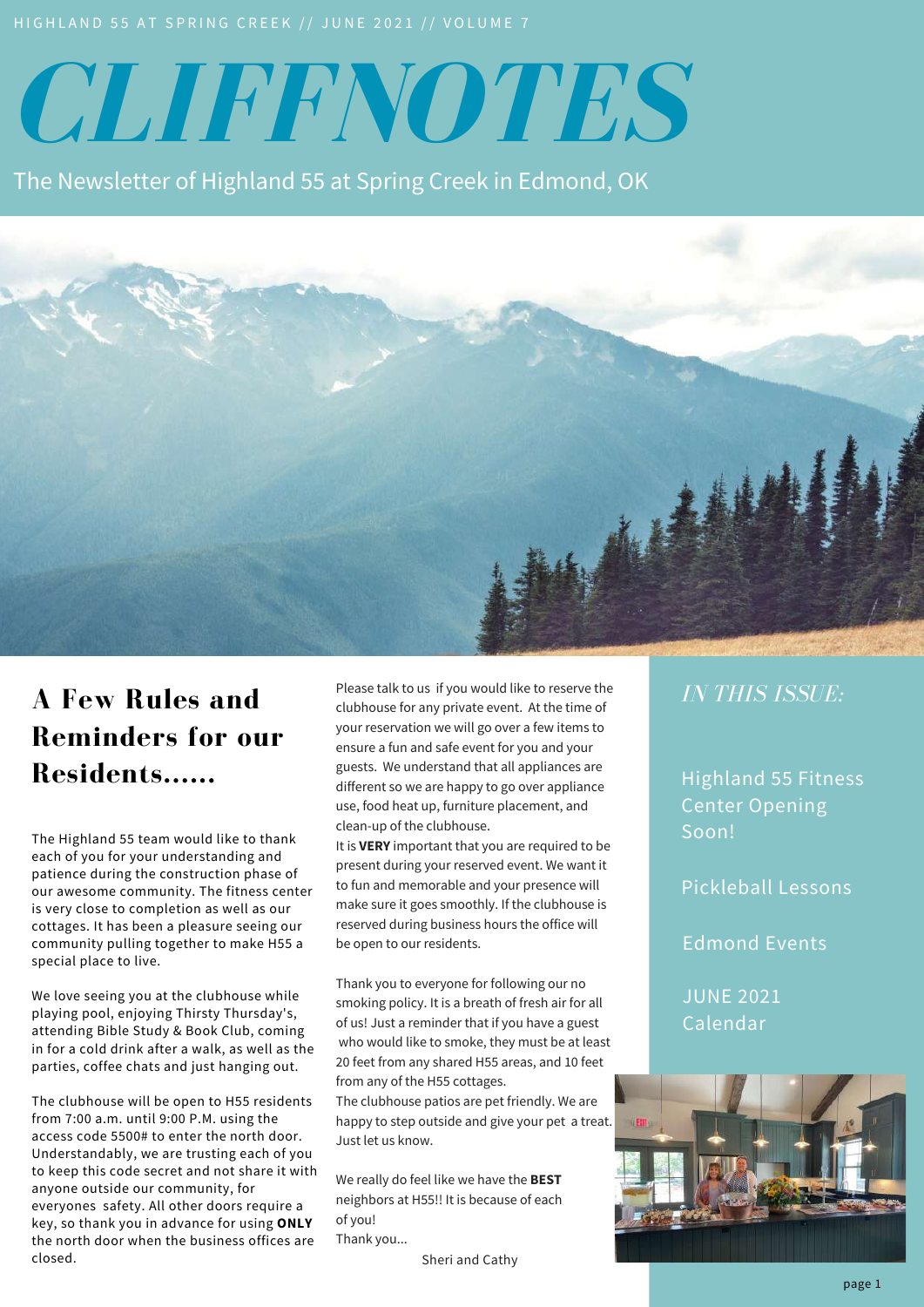

### Remember......

\*Please pick up after your pets.

\*Dogs must always be on a leash.

\*Pets are welcome on the porches at the clubhouse.

\*The H55 newsletter is always available online at Highland55.com

\*Please let us know if you will be going out of town.

\*For safety reasons pets are not allowed when walking with the H55 Hikers.

\* The Hikers are inviting anyone that does NOT want to cross Bryant Ave. to Hafer Park to join them for a neighborhood walk when they return to H55. Meet at 10:30 in front of the clubhouse to join in for a brisk walk around H55!

# **Fitness Center Update....**

The exterior of the Highland 55 Fitness Center is complete! We have ordered all equipment for the work-out room and it should be delivered in approximately 4 weeks. We plan to start a sign up sheet for the different workout machines so that ALL residents are able to use the equipment at a reserved time. Sheri and Cathy will let you know when we start the sign up process.

We are hoping to begin strengthening, yoga and Thai Chi lessons in July. Using Covid protocols for work out facilities our residents need to bring and use your own yoga mat, water bottle & towel. Mats are easy to find online,

or even at TJ Maxx, Wal Mart or Target.

# **Lessons....**

We are very proud to be the only 55+ community in Oklahoma to have our own indoor pickelball court! We hope you will come to our hosted pickleball lessons! We will put lessons times and dates on the calendar as soon as they are available! Pickleball is a fun way to get moving and have fun with friends!

# **Clubhouse Gatherings.......**

We have enjoyed getting to know everyone better at our clubhouse functions. It is great to meet and greet you on Thursdays from 4-6pm for Happy Hour and on Saturday mornings from 9-10 for Coffee Talk. Feel free to join us!! :)



# **Game Night!!!......**

Who's ready to play?? Bring a game or just come for Game Night at the H55 Clubhouse on Friday, June 25th from 7:00 - 9:00pm. **We need to know if you plan on coming!** Sign up in the H55 Clubhouse. This is sure to be a fun one! :)

# **Book Club.......**

Our first Book Club meeting was a big hit! We are reading The Dutch House by Ann Patchett.

Feel free to read our book and join us at the next meeting! The book club will meet every 3rd Friday at 11am in the clubhouse conference room. All who attend are welcome to bring and have lunch together after our meeting! **Pickelball**

# **The Highland 55 Guest Cottage....**

The Highland 55 Guest Cottage is availableto all residents. Do you have family or friends coming into town for a visit? Cottage #57 can be reserved for \$75 a night. Contact Sheri or Cathy to reserve our beautiful guest cottage!

# **ClubhouseAccess...**

Use the North door key pad for access while the office is closed. Please keep all other doors to the clubhouse locked. Thank You!

# **Resident Bulletin Board......**

A bullietin board has been hung just outside of the Womens restroom in the clubhouse. Feel free to use it to connect with your H55 neighbors.